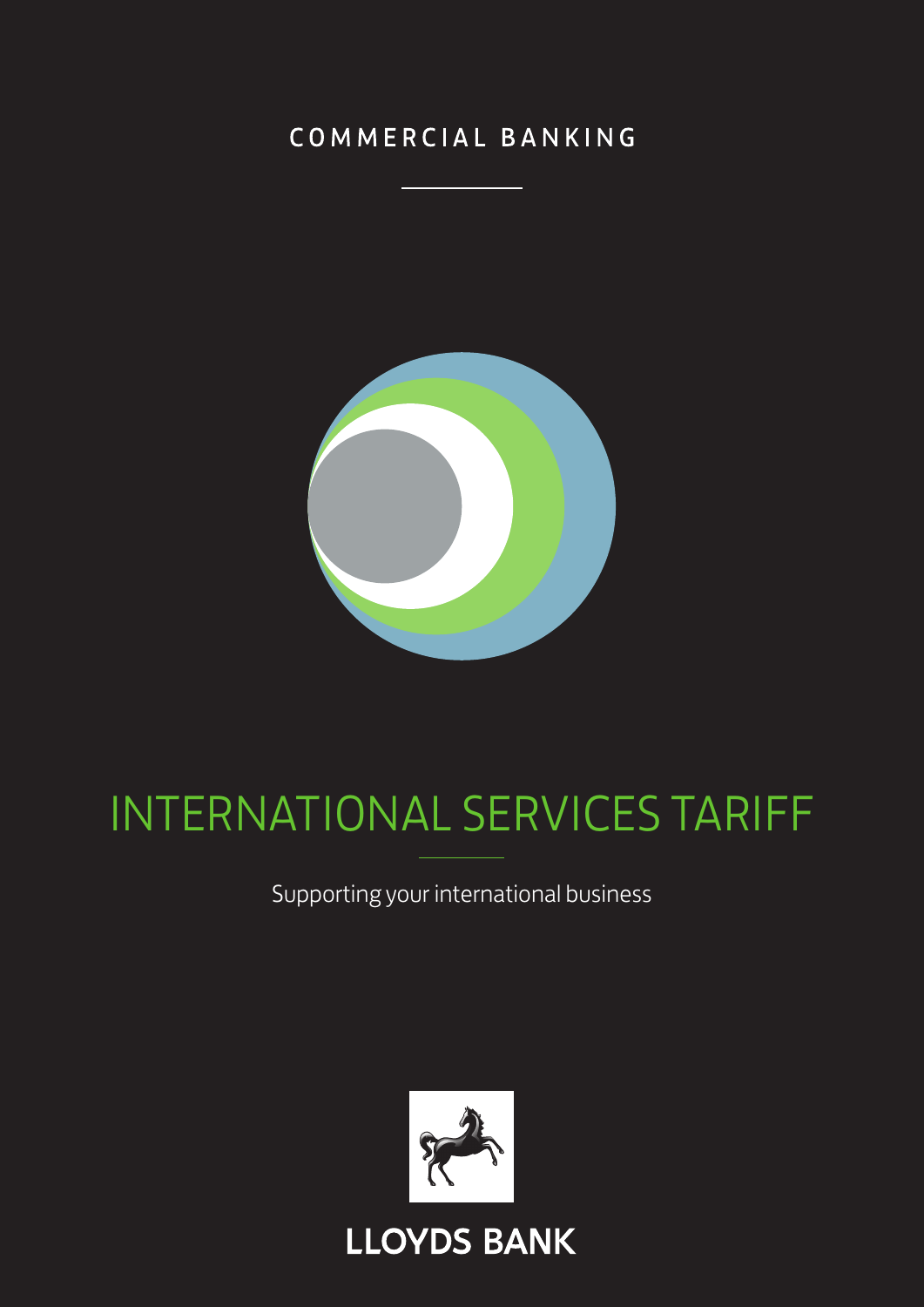## International Services Tariff

If you trade extensively internationally, our standard international charges are shown below

#### Additional charges you may need to pay

For most international services, we work through our worldwide network of correspondent banks, who will make a charge for the service they provide. These charges will vary depending on the country of origin, destination, the currency and the bank(s) involved in the process. Usually the Lloyds Bank charges are paid by you and the foreign bank charges are paid by the receiving person abroad (called split/ SHA charges). However, you or the receiving person may be able to opt to pay both charges.

Unless otherwise indicated, postage and other out-of-pocket expenses will be charged in addition.

All fees are charged when the service is provided and all charges are per item unless stated otherwise.

As the law stands, most banking services are exempt from VAT. If the situation changes, then we will add VAT at the appropriate rate.

The prices quoted will apply irrespective of the currency in which your account is denominated. If the charges are debited from your currency account, the Sterling equivalent will apply.

If you trade extensively internationally and require more complex or flexible options, please speak with your relationship manager.

#### Sending and receiving money

| Sending money abroad                        |             |
|---------------------------------------------|-------------|
| International Payment via Internet banking* | f15         |
| Non-urgent Euro (SEPA) in branch**          | f19         |
| SEPA Credit Transfer via Internet banking   | £5          |
| Standard International Moneymover*          | <b>f</b> 21 |
| Express International Moneymover*           | <b>f</b> 28 |
| International Drafts payable abroad         | f15         |
| SEPA Direct Debit <sup>t</sup>              | Free        |

\* A correspondent bank fee is also payable for international payments made outside the EEA, when you select to pay all charges (OUR). Zone 1: £12 – USA, Canada, Switzerland, Monaco, San Marino, Jersey, Guernsey and Isle of Man (non EEA). Zone 2: £20 – rest of the world, excluding EEA.

\*\* The SEPA (Single Euro Payments Area) community for the non-urgent Euro (SEPA) is made up of the 28 EU Member States plus Iceland, Norway, Liechtenstein, Switzerland, Monaco and San Marino. For a full list of the SEPA community, including territories, visit www.Europeanpaymentscouncil.eu. Payment instructions must contain a valid Bank Identifier Code (BIC) and International Bank Account Number (IBAN) and charges must be 'split/SHA'.

† You can find out more about the SEPA Direct Debit scheme, at lloydsbank.com/business/commercial-banking/international/sepa-direct-debits.asp

#### Receiving money from abroad

#### Electronic payments received from abroad:

| Up to $£100$         | f)                                                                        |
|----------------------|---------------------------------------------------------------------------|
| Over £100            | f7                                                                        |
| Foreign cheque/draft | See tariff for Outward Collection<br>or Negotiation as stated<br>opposite |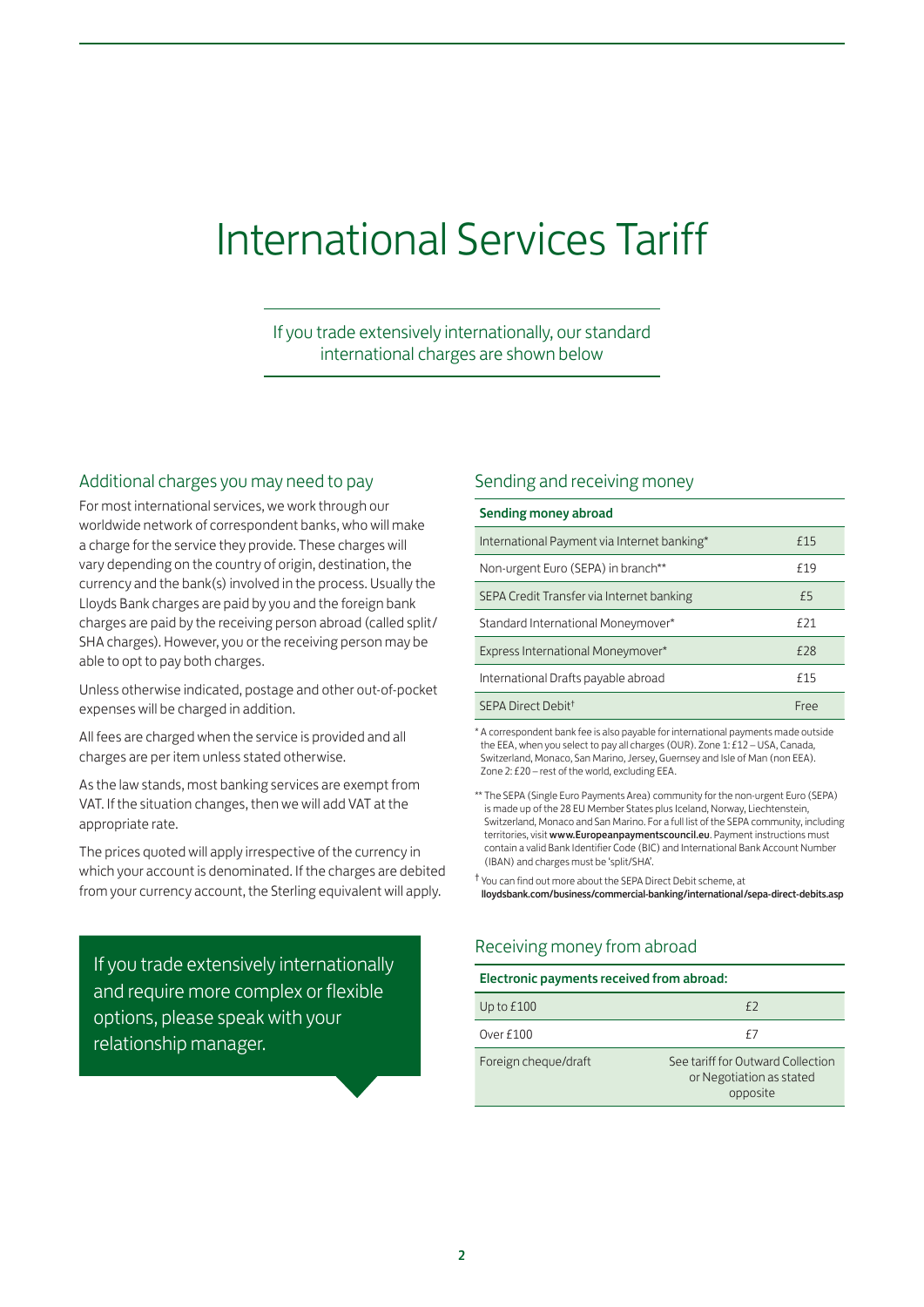### Currency accounts

| <b>Euro current accounts</b>                                                                                                                                 |                                                                                                          |
|--------------------------------------------------------------------------------------------------------------------------------------------------------------|----------------------------------------------------------------------------------------------------------|
| Account maintenance fee                                                                                                                                      | £24 per annum (half yearly fee of £12<br>charged in either March and September<br>or April and October)* |
| Foreign banknotes paid in or out<br>(i.e. foreign banking)                                                                                                   | £2 per £100; minimum £3; plus £10<br>administration fee                                                  |
| N.B. Where the cash is in a different currency from the account, we'll let you know the<br>appropriate rate of exchange at the time of the transaction       |                                                                                                          |
| Euro cheques drawn in UK and paid into your account                                                                                                          | See tariff for domestic Euro transactions below                                                          |
| Currency cheques or Sterling cheques drawn abroad and paid into your Euro account                                                                            | See tariff for Outward Collection or Negotiations<br>as stated on page 4                                 |
| Domestic Euro transactions (both paying and collecting banks are UK based)                                                                                   |                                                                                                          |
| Euro cheques issued from your Euro account                                                                                                                   | 59 <sub>p</sub>                                                                                          |
| Euro cheques paid into your Euro account<br>In addition, charge levied for credit                                                                            | 27p<br>70 <sub>p</sub>                                                                                   |
|                                                                                                                                                              |                                                                                                          |
| Other currency accounts                                                                                                                                      |                                                                                                          |
| <b>Account maintenance fee</b>                                                                                                                               | £60 per annum (half yearly fee of £30<br>charged in either March and September<br>or April and October)* |
| Foreign banknotes paid in or out<br>(i.e. foreign banking)                                                                                                   | £2 per £100; minimum $£3$ ; plus<br>£10 administration fee                                               |
| N.B. Where the cash is in a different<br>currency from the account, we'll let you<br>know the appropriate rate of exchange<br>at the time of the transaction |                                                                                                          |
| Currency cheques or Sterling cheques drawn abroad and paid<br>into your currency account                                                                     | See tariff for Outward Collection or Negotiations<br>as stated on page 4                                 |
|                                                                                                                                                              |                                                                                                          |
| <b>Provision of sweep facilities</b>                                                                                                                         |                                                                                                          |
| Transaction charge for transfer of funds between business current account<br>and other accounts                                                              | No charge                                                                                                |
| Sweep, also known as auto transfers                                                                                                                          | Daily: £10 per month<br>Weekly: £7 per month<br>Monthly: £5 per month                                    |

\* When maintenance charges are applied will depend on the currency of the account being debited. If charges are being debited from a Sterling account the maintenance fee will be charged in March and September or from a foreign currency account in April and October.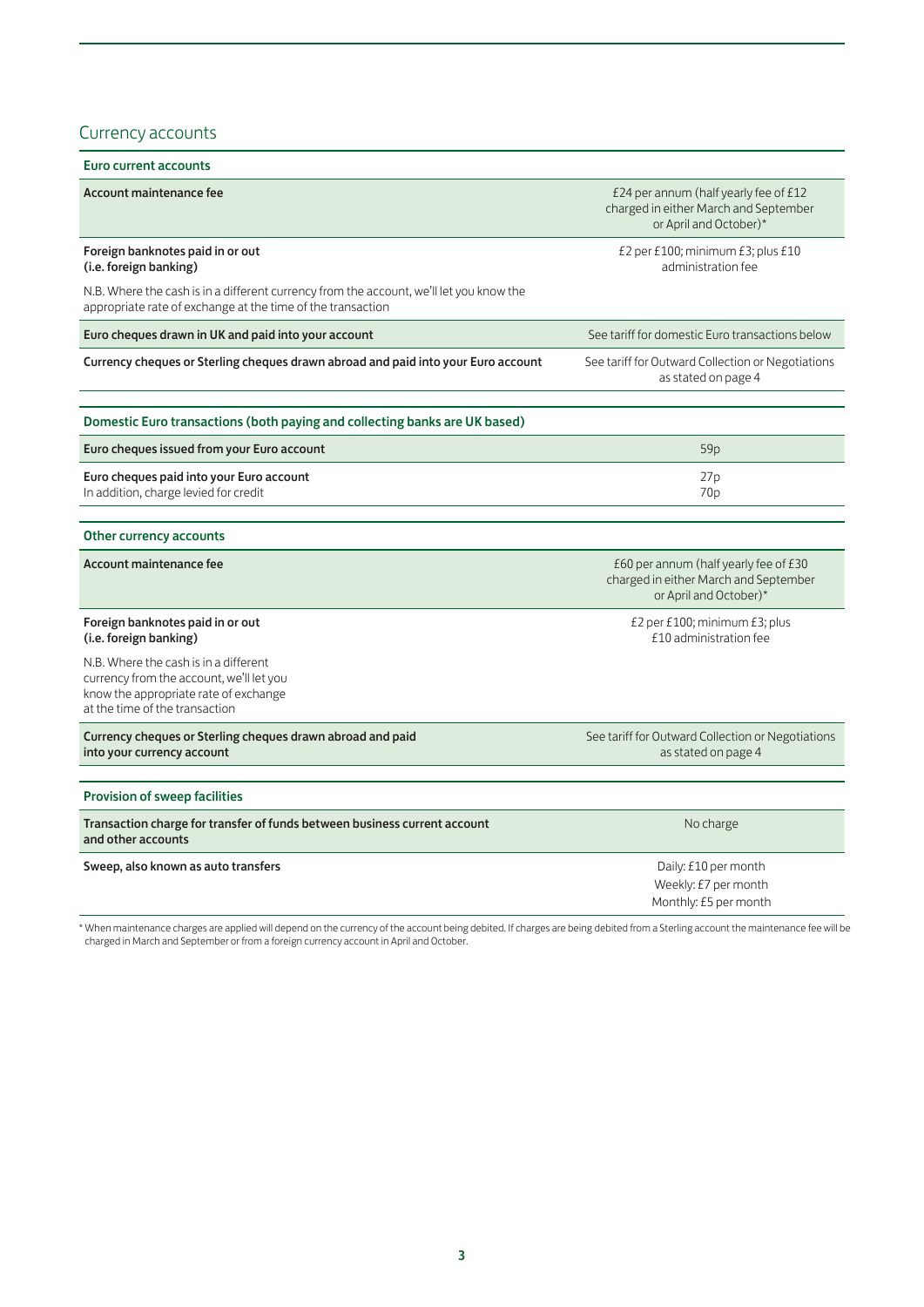#### Bills and cheques/drafts in foreign currency or drawn abroad

| <b>Negotiations</b>                                                                                                                                                                                   |                                                                                                                                 |
|-------------------------------------------------------------------------------------------------------------------------------------------------------------------------------------------------------|---------------------------------------------------------------------------------------------------------------------------------|
| <b>Bill and cheques/drafts</b><br>(including dividend warrants) payable:<br>· in foreign currency or Sterling drawn abroad;<br>or<br>• in foreign currency drawn in the UK (see below for exceptions) | Up to £100: £5<br>Over £100: 25p per £100<br>Minimum £8, maximum £80<br>Charges are per country<br>for each currency            |
| Cheques/drafts payable in a different currency from the country upon which the cheque/<br>draft is drawn (excluding items expressed in Sterling or drawn in the UK)                                   | Up to £100: £5<br>Over £100: 25p per £100<br>Minimum £15, maximum £80<br>Charges are per cheque                                 |
| <b>Unpaid charge</b><br>(if the cheque/draft is not honoured by the paying bank)                                                                                                                      | £5                                                                                                                              |
| For Euro cheques drawn in the UK, please refer to tariff for domestic Euro transactions.                                                                                                              |                                                                                                                                 |
| <b>Outward Collection</b>                                                                                                                                                                             |                                                                                                                                 |
| Clean bills and cheques/drafts<br>(including dividend warrants)                                                                                                                                       | Up to £100: £5<br>Over £100: 25p per £100<br>Minimum £15, maximum £80<br>N.B. fee to be taken whether item<br>is paid or unpaid |
| For Documentary Collections, Letters of Credit, Guarantees and Standby Letters of Credit, please refer to Trade Tariffs.                                                                              |                                                                                                                                 |
| Status enquiries                                                                                                                                                                                      |                                                                                                                                 |
| Status enquiries abroad<br>If sent electronically                                                                                                                                                     | £20<br>additional £10                                                                                                           |
| Foreign exchange                                                                                                                                                                                      |                                                                                                                                 |
| <b>Spot transactions</b>                                                                                                                                                                              | No charge                                                                                                                       |
| Forward exchange contracts                                                                                                                                                                            | No charge                                                                                                                       |
| <b>Currency options</b>                                                                                                                                                                               | You will be advised of the charges when the<br>service is provided                                                              |
| Post payment charges                                                                                                                                                                                  |                                                                                                                                 |

These charges apply when requests are made after an international payment has been sent abroad.

| Amendments*                                            | £5 per message                                               |
|--------------------------------------------------------|--------------------------------------------------------------|
| Beneficiary claiming non-receipt of funds (BCNR) query | £5 per chaser after the first one which<br>is free of charge |
| Recalling a payment <sup>†</sup>                       | £20 per payment                                              |

We will refund these post payment charges taken if it is subsequently proved that we were solely responsible for the errors.

\* Amendments are only allowed on International Moneymover (Standard and Express). They are amendments you want to make on the beneficiary details and/or the amount of payment after the payment is sent.

<sup>†</sup> If the payment has already been credited into the beneficiary's account using International Moneymover, we can only recall the payment subject to the beneficiary's agreement. The charge will be taken whether the payment can or cannot be recalled. If a payment is recalled, the amount returned to you will be calculated according to the exchange rate on the day it is credited into your account. In the case of cancelling a draft, we may ask you to sign a counter indemnity which allows us to debit your account if money is paid out.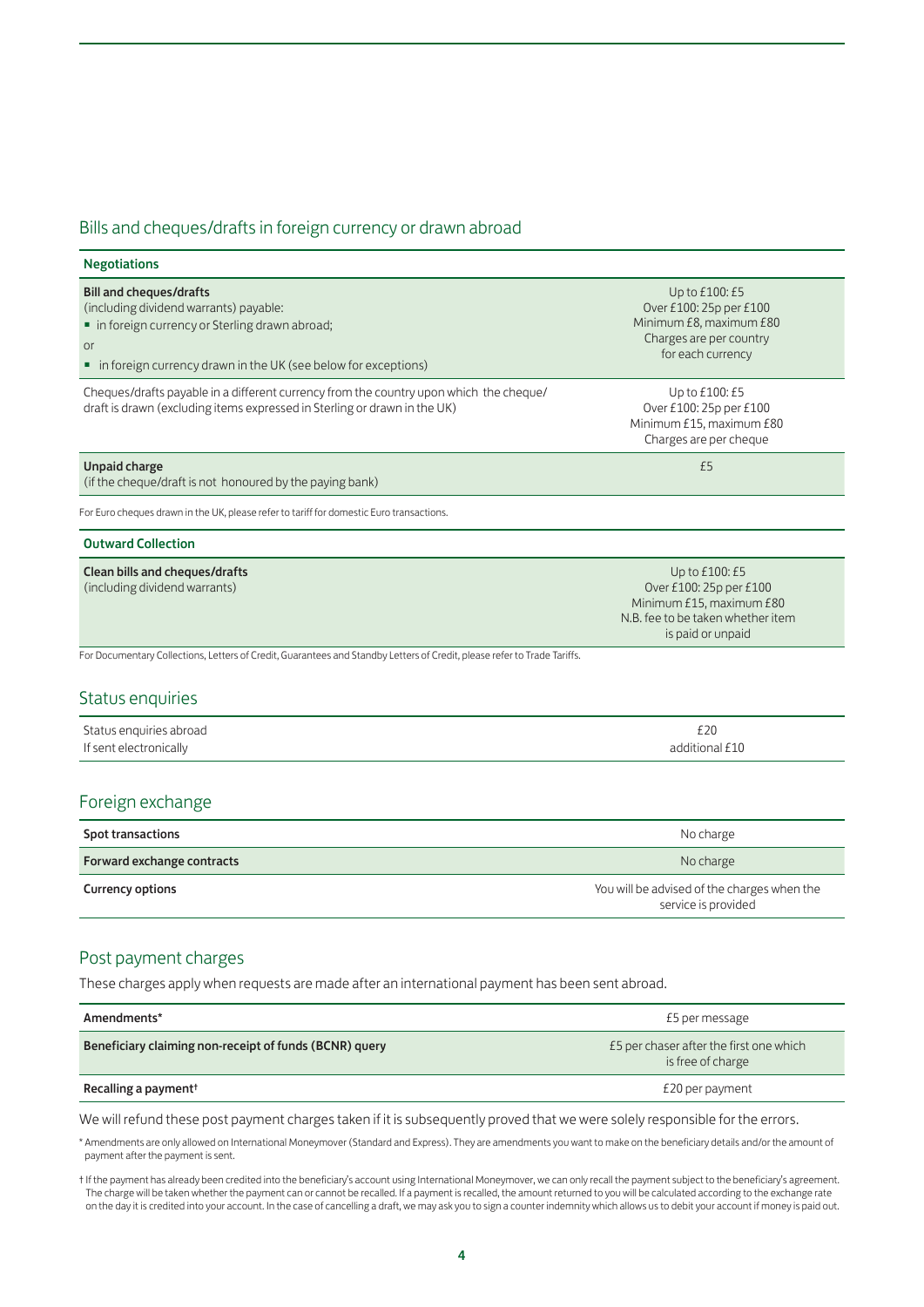Our service promise. If you experience a problem, we will always try to resolve it as quickly as possible. Please bring it to the attention of any member of staff. Our complaints procedures are published at lloydsbank.com/business/contactus